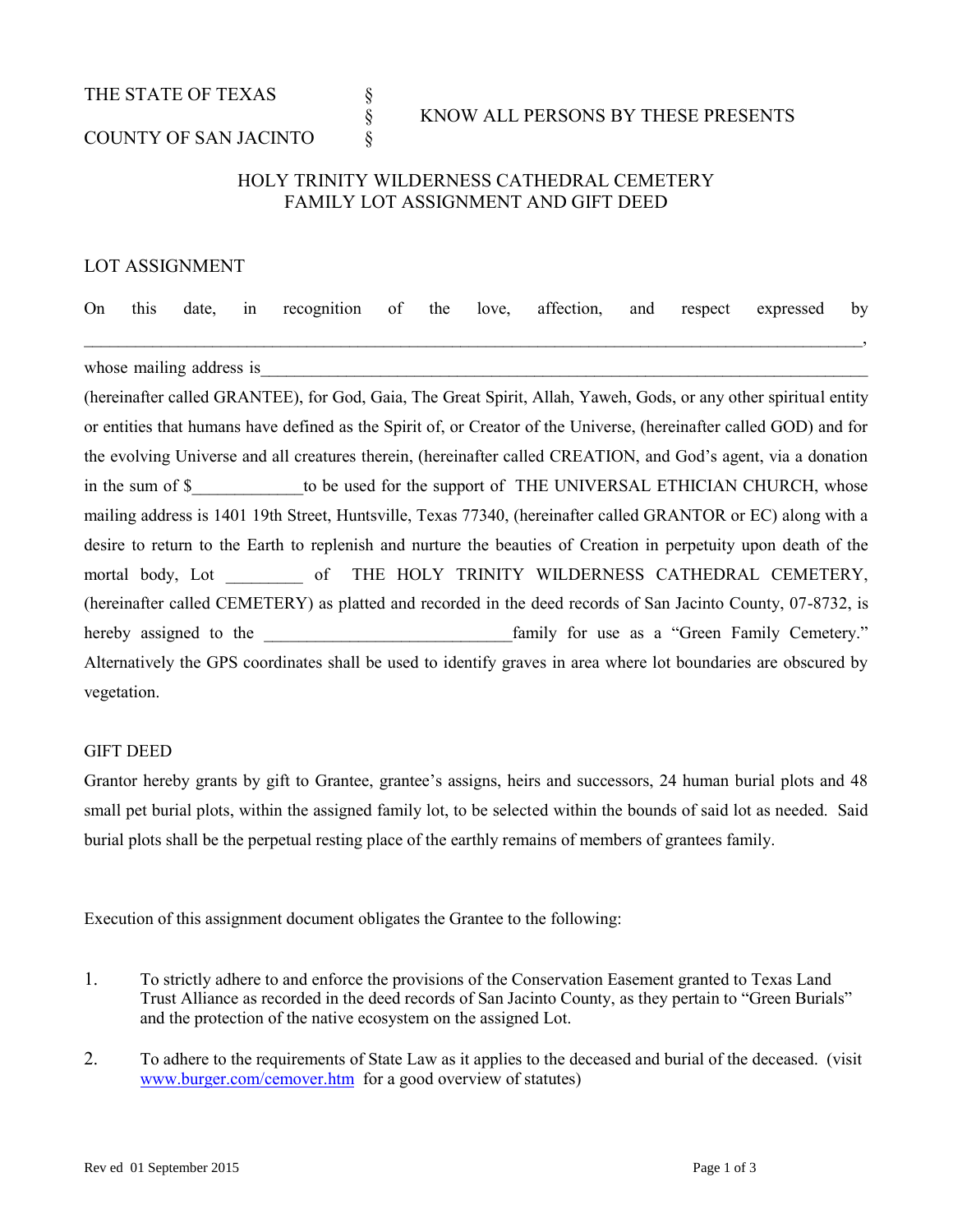- 3. To erect a marker at the head of each grave within 12 months of burial, that gives a short biographical narrative about the deceased, along with a favorite poem, quotation, or verse of scripture if desired
- 4. To provide THE UNIVERSAL ETHICIAN CHURCH with the GPS coordinates of each burial along with the biographical information related to the deceased for posting on the church's web-site or sites at www.salvationnetwork.org or www.holytrinitycemetery.org, or maintained in other church records.
- 5. To strictly adhere to the cemetery rules as laid out by Grantor and to comply with any future changes or modifications to same. (visit [www.cemeterygroup.org](http://www.cemeterygroup.org/) or [www.holytrinitycemetery.org](http://www.holytrinitycemetery.org/))

Grantee further absolves Grantor of any and all liability associated with failure of the Grantee, or Grantee's assigns, and to indemnify same, as it relates to:

- 1. Failure by Grantee to adhere to any required provision of law as it relates to the deceased and burial thereof.
- 2. Any act of vandalism, trespass, condemnation, or any action associated with any claim against said Cemetery or portion thereof whether it be a utility easement, proscriptive easement, or any other factor that in the future may have a negative impact on said Lot. Grantee agrees to join with Grantor, to the greatest degree reasonably practical, in protecting said Cemetery from the above possible negative impacts, or any other factor which may have a negative impact on said Cemetery.
- 3. Any negative or unforeseen act or action by any of God's creatures which may have an impact upon the remains of the deceased to include but not be restricted to coyotes, cougars or other wild or feral carnivorous beasts. (It is highly recommended that, where possible, and if there is no negative impact upon the native ecosystem, that the grave be dug deeper than the requirements of State Law, or that field stones or other natural appearing heavy object be placed over the grave until such time as may be necessary for sufficient decomposition along with compaction will have occurred to discourage excavation by God's wild beasts.)
- 4. Any accidental burial by others in a lot assigned to others.

GRANTOR and Texas Land Trust Alliance are the sole interpreters of the governance, protection of, and preservation of the native ecosystems in said "Green Cemetery" and retain the right of entry to take any corrective action that may be necessary upon any Lot in order to maintain the biological integrity thereof. Said actions may include the use of "prescribed fire" in order to enhance the natural regeneration of the threatened Longleaf Pines or other rare, threatened, or endangered species; the removal of any unauthorized plantings of, or encroachment by, non-native or exotic species, or the removal of any other object that might impair the native forest ecosystem. Grantee hereby absolves Grantor and TLTA from any and all liability which may be associated with any act or action that in Grantor and TLTA's opinion may be necessary for the protection of said native ecosystem. Each family is expected to assign a Steward who will help Grantor and TLTA in the protection and preservation of said Lot and said Cemetery.

In the event that Grantor determines that it is in the best interest of THE UNIVERSAL ETHICIAN CHURCH, or is mandated by Statute, Grantor retains the following rights:

1. To deed said Lot to the Grantee in fee simple along with the legal obligation to adhere to the provisions of the deeded conservation easement.